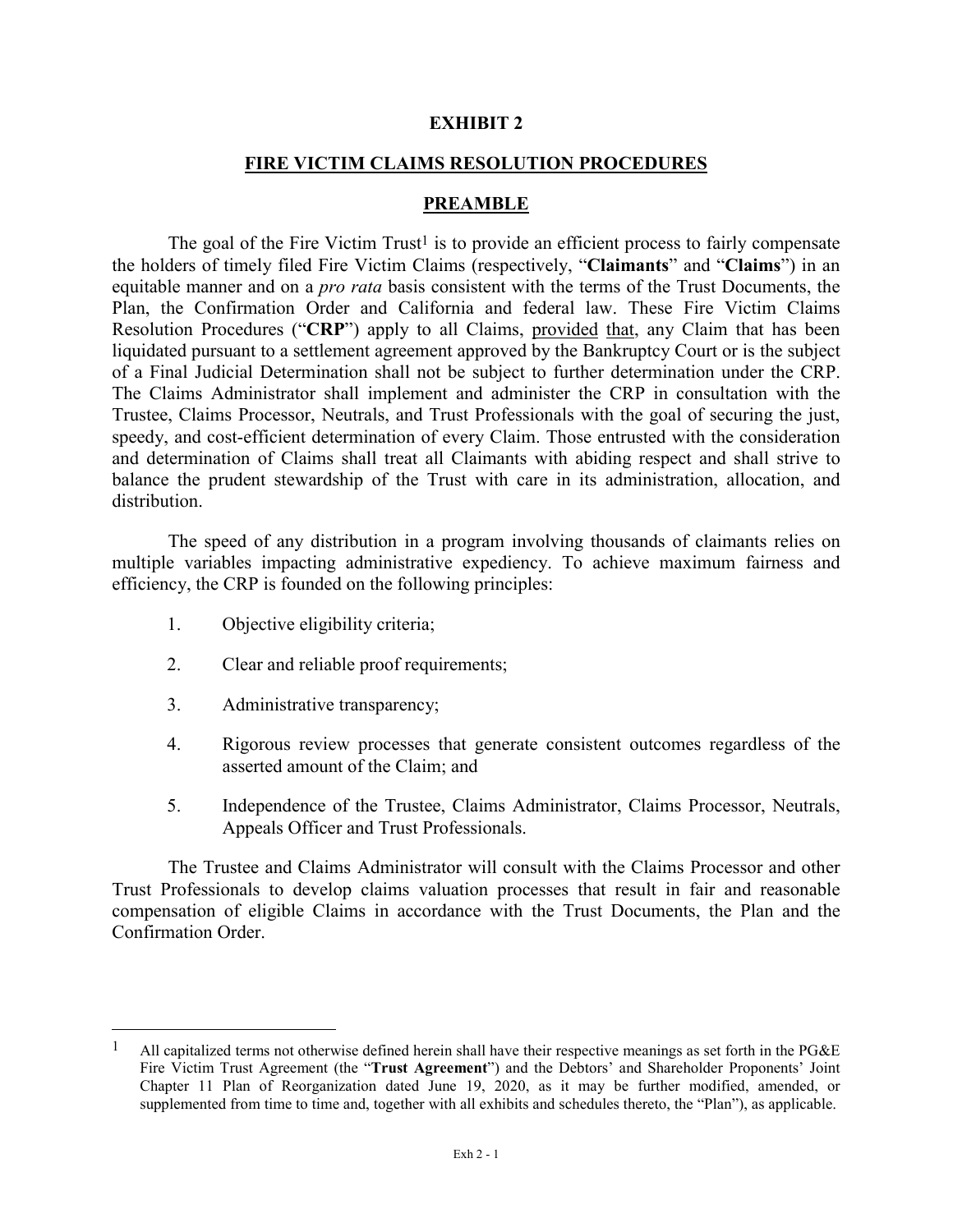# **I. CLAIMANT ELIGIBILITY**

To be eligible to receive compensation from the Trust, a Claimant must: (1) have a Claim related to a Fire; (2) have timely filed a Proof of Claim; and (3) submit supporting documentation as outlined in Section II of this CRP or as required by the Claims Administrator ("**Supporting Documents**"). Upon submission of the Supporting Documents, the Trust will review each Claim and apply California law or, if applicable, other non-bankruptcy law to determine the Approved Amount of the Claim, including all recoverable damages and costs, whether or not identified or enumerated in Article II hereof.

**A. Included Fires**. The Trust is established to administer Claims related to the fires identified in Exhibit 1 (each a "**Fire**" and collectively the "**Fires**"). Any claims unrelated to the Fires are ineligible for payment by the Trust and, pursuant to the process described herein, shall be held to be ineligible on a final basis. Solely for the purposes of claims determination, including assertion of defenses, in accordance with the CRP, including Section IX hereof, PG&E's negligence and/or equipment is deemed to be a substantial factor in causing all Fires, provided that, (i) nothing herein or in any of the Trust Documents, Plan or Confirmation Order shall be deemed to require the Trustee to concede that PG&E was negligent or that its negligence and/or equipment is deemed to be a substantial factor in causing all Fires with respect to the Assigned Rights and Causes of Action, and (ii) except as otherwise provided in the Trust Documents, the Plan and the Confirmation Order, the Trustee shall have the right to assert all defenses that the Debtors have or would have had under applicable law to all Fire Victim Claims, provided, however, that (A) the Trust's and Trustee's right to assert the defenses of comparative fault and/or comparative negligence with respect to a Claimant shall be limited to the determination of the amount of that Claimant's Claims and for no other purpose (including the determination of the amount of any other Claimant's Claims), (B) the Trust's rights and defenses (except as otherwise expressly set forth in this subsection  $(ii)(A)$  and  $(ii)(C)$ ) shall not include claims that may be asserted by the Debtors or Reorganized Debtors by way of setoff, recoupment, counterclaim, or cross claim and (C) the Trustee may raise and assert Assigned Rights and Causes of Action in defense of a Claim. Any holder of a Fire Victim Claim shall be permitted to assert any defense to Assigned Rights and Causes of Action that such holder would have had under applicable law, if the Debtors, as opposed to the Trust, were asserting the Assigned Rights and Causes of Action.

**B. Proof of Claim**. All Claimants must have filed a Proof of Claim for their Claims or those of their family in the Chapter 11 Cases on or before December 31, 2019, and as amended, which was the extended Bar Date for Fire Claimants. Claims that were not timely filed in the Chapter 11 Cases are ineligible for payment by the Trust, unless the Claimant (a) obtains relief from the Bankruptcy Court to file a late Claim, and (b) within 30 days after the Bankruptcy Court order allowing such late filing (i) files the Claim in the Chapter 11 Cases and (ii) submits such Claim to the Trust. Claims that have been disallowed or that have been withdrawn from the Claims Register in the Chapter 11 Cases are ineligible for payment by the Trust.

**C. Supporting Documents**. Section II sets forth each type of Claim ("**Claim Type**") the Trust will consider and the Supporting Documents that may be submitted for each. In addition to the Supporting Documents outlined in Section II, Claimants will be required to submit a Claims Questionnaire, as explained in Section V.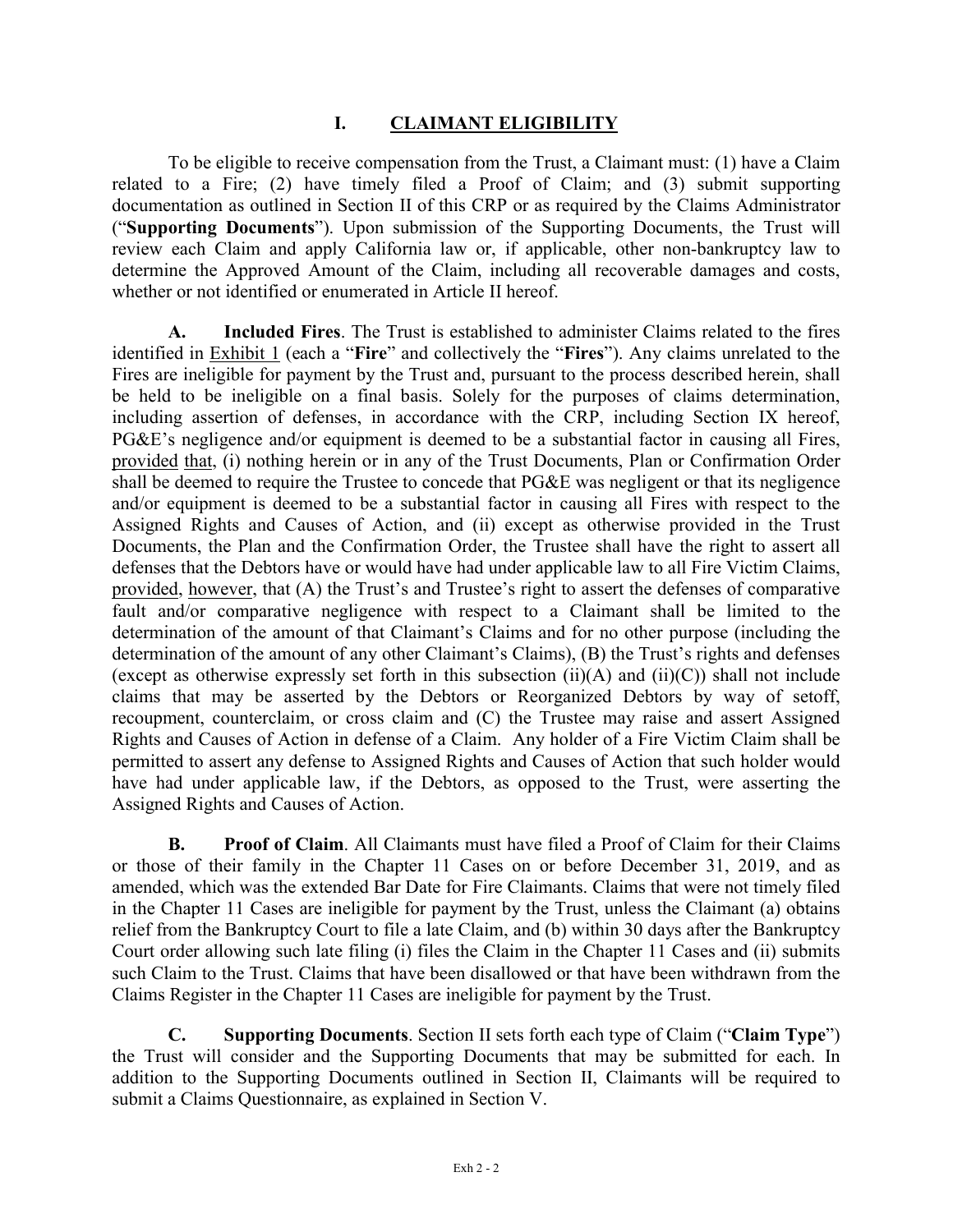## **II. CLAIM TYPES AND SUPPORTING DOCUMENTS**

The Trust will use all information that assists in objectively valuing Claims and alleviates the burden on Claimants. This includes, but is not limited to, data from a Claimant's (a) Proof of Claim Form; (b) Wildfire Assistance Program Claim Form; (c) Damages Questionnaire established under Case Management Order 5 in the California North Bay Fire Cases (JCCP 4955); and (d) other reasonably ascertainable and reliable information. Claimants may be required to submit additional facts and documents to support their Claims for each of the following Claim Types:

## **A. Real Property**.

**1.** *Description of Real Property Claim.* Real Property Claims include Claims for damage to structures on residential or commercial real property, landscaping, forestry, and other real property improvements (*e.g.*, hardscape, fencing, retaining walls, pools, and solar panels) as a result of the Fires. Real Property damages may be measured in one of two ways: (1) the loss in fair market value to the property ("**Diminution in Value**"); or (2) the reasonable costs to rebuild or repair the property ("**Cost of Repair**"). Whether Diminution in Value or Cost of Repair is awarded will depend on the facts of each Claim.

(a) *Diminution in Value.* Diminution in Value will be calculated by subtracting the fair market value of the property immediately after the Fire from the fair market value of the property immediately before the Fire

(b) *Cost of Repair.* The reasonable costs to rebuild or repair the property will be determined based on: (1) the use of the structure(s) and other improvement(s); (2) the extent of damage to the structure(s); (e.g., burn damage versus smoke and soot damage); (3) the square footage of structure(s); (4) the geographic location of the property; (5) the size of the vegetation on the property immediately before the Fire; (6) the extent of damage to vegetation; (7) the type of vegetation damaged; and (8) the fair market value of the property immediately before the Fire. In addition, the Claimant may claim the value of trees lost.

(c) *Consequential Damages.* Claimants also may make a claim for other reasonably foreseeable economic losses directly caused by destruction of or damage to real property.

**2.** *Types of Supporting Documents.* Claimants may provide the following documents to support a Real Property Claim:

- (a) Verification of ownership;
- (b) Appraisals;
- (c) Tax records;
- (d) Purchase records;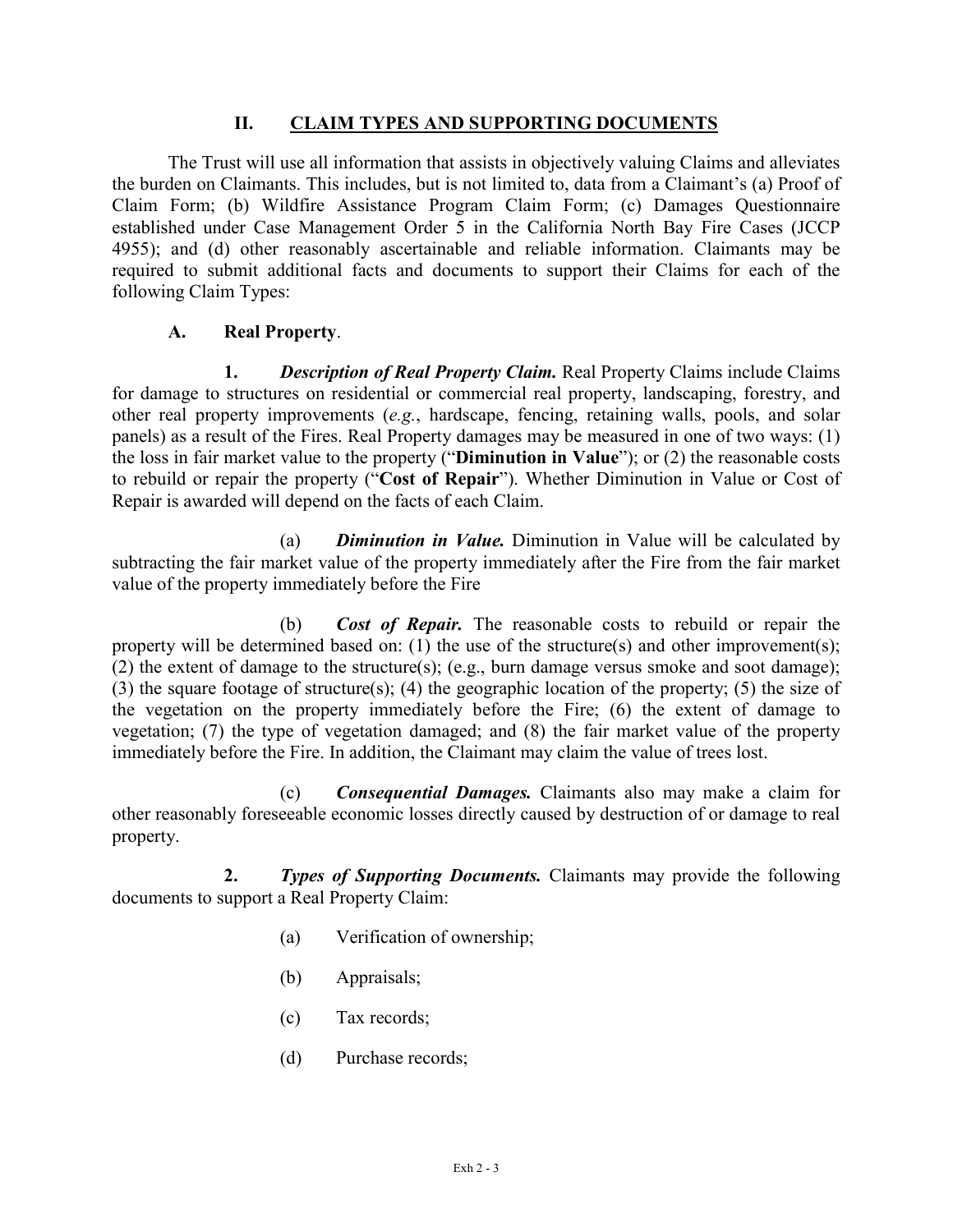(e) Mortgage or loan documentation showing the pre-Fire condition or value of the property;

(f) Pre-Fire and post-Fire photos or videos of the structures (interior or exterior) or other damaged areas of the property;

- (g) Architectural or engineering drawings;
- (h) Permits;
- (i) Contractor rebuild or repair estimates or invoices;
- (j) Arborist reports, timber surveys, or documents relating to landscaping; and
	- (k) Other supporting documents within the Claimant's possession.

# **B. Personal Property**.

**1.** *Description of Personal Property Claim.* Personal Property Claims include Claims for loss of or damages to personal property, such as household items (*e.g.*, clothes, furniture, or tools) and automobiles, as a result of the Fires.

**2.** *Types of Supporting Documents***.** Claimants may provide the following documents to support a Personal Property Claim:

- (a) List of items destroyed or damaged in the residency;
- (b) Proofs of purchase;
- (c) Pre-Fire and post-Fire photos;
- (d) Appraisals; and
- (e) Other supporting documents within the Claimant's possession.

# **C. Personal Income Loss**.

**1.** *Description of Personal Income Loss Claim.* Personal Income Loss Claims include Claims of individuals who lost income as a result of the Fires, to the extent permitted by California law.

**2.** *Loss of Rental Income.* Personal Income Loss Claims also include loss of income from rental of a damaged or destroyed property.

**3.** *Types of Supporting Documents***.** Claimants may provide the following documents to support a Personal Income Loss Claim:

(a) Tax returns, including all schedules and attachments;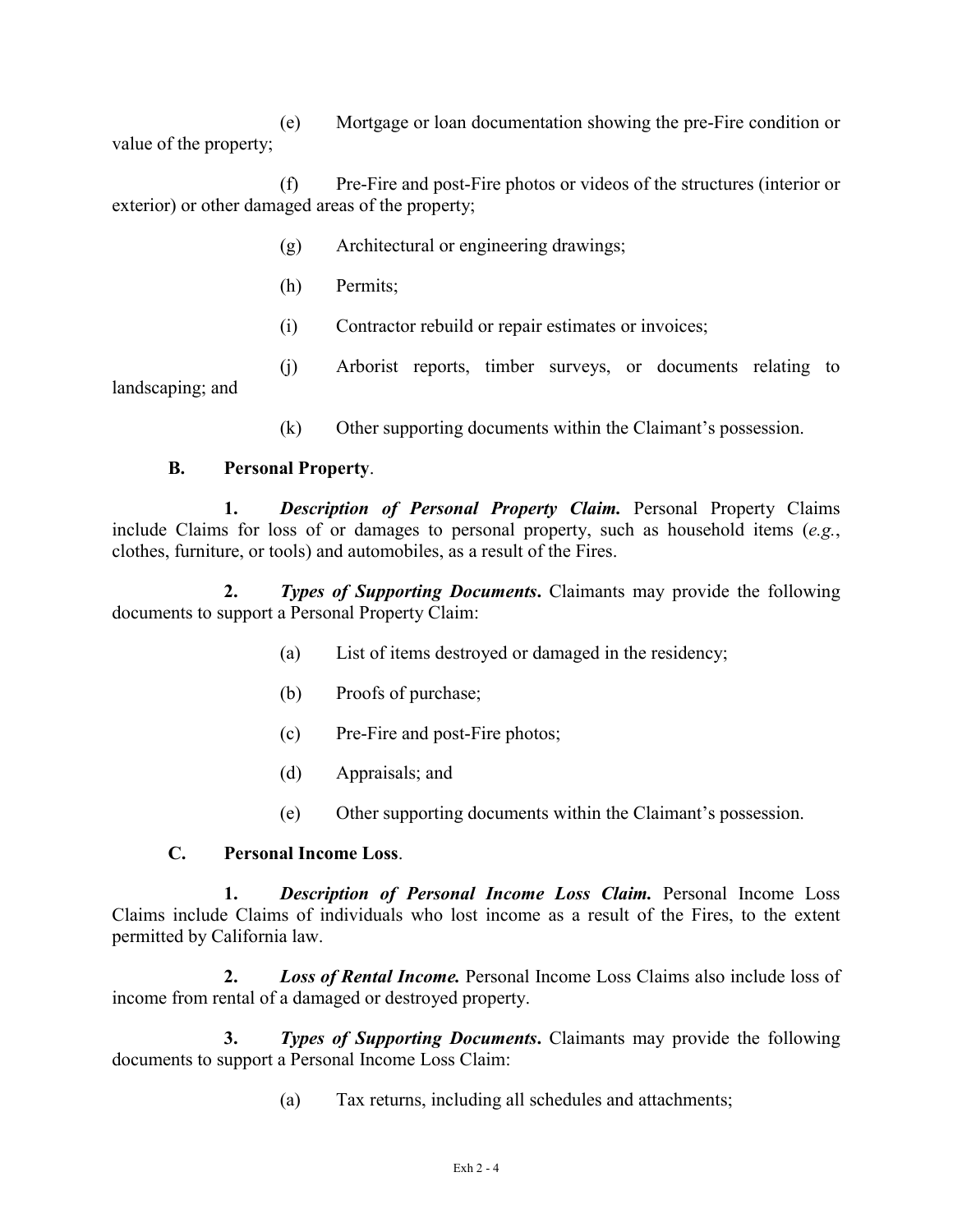- (b) W-2 Forms;
- (c) 1099 Forms;
- (d) Lease agreements or canceled rent checks;
- (e) Bank account statements identifying earnings;
- (f) Paycheck stubs or payroll records; and
- (g) Other supporting documents within the Claimant's possession.

## **D. Business Loss**.

**1.** *Description of Business Loss Claim.* Business Loss Claims include Claims for economic losses suffered by a business as a result of the Fires, including loss of business property or inventory used to conduct business and lost profits or revenue.

**2.** *Types of Supporting Documents***.** Claimants may provide the following documents to support a Business Loss Claim:

- (a) Description of the business, including its mission statement;
- (b) Tax returns, including all schedules or attachments;
- (c) Financial statements, including profit and loss statements;

(d) Articles of Incorporation, bylaws, shareholder lists, or partnership or limited partnership agreements;

(e) Leases, deeds, titles, or other documents identifying the property owned or occupied by the business;

(f) Canceled contracts;

(g) Photos, videos, or other documentary evidence of fire damage to the Claimant's home or business; and

(h) Other supporting documents within the Claimant's possession.

## **E. Other Out-of-Pocket Expenses**.

**1.** *Description of Other Out-of-Pocket Loss Claim.* Other Out-of-Pocket Loss Claims include Claims for out-of-pocket expenses that are not considered in any other Claim Type. These may include additional living expenses, medical and counseling expenses, and other out-of-pocket expenses as a result of the Fires.

**2.** *Types of Supporting Documents***.** Claimants may provide the following documents to support an Other Out-of-Pocket Loss Claim: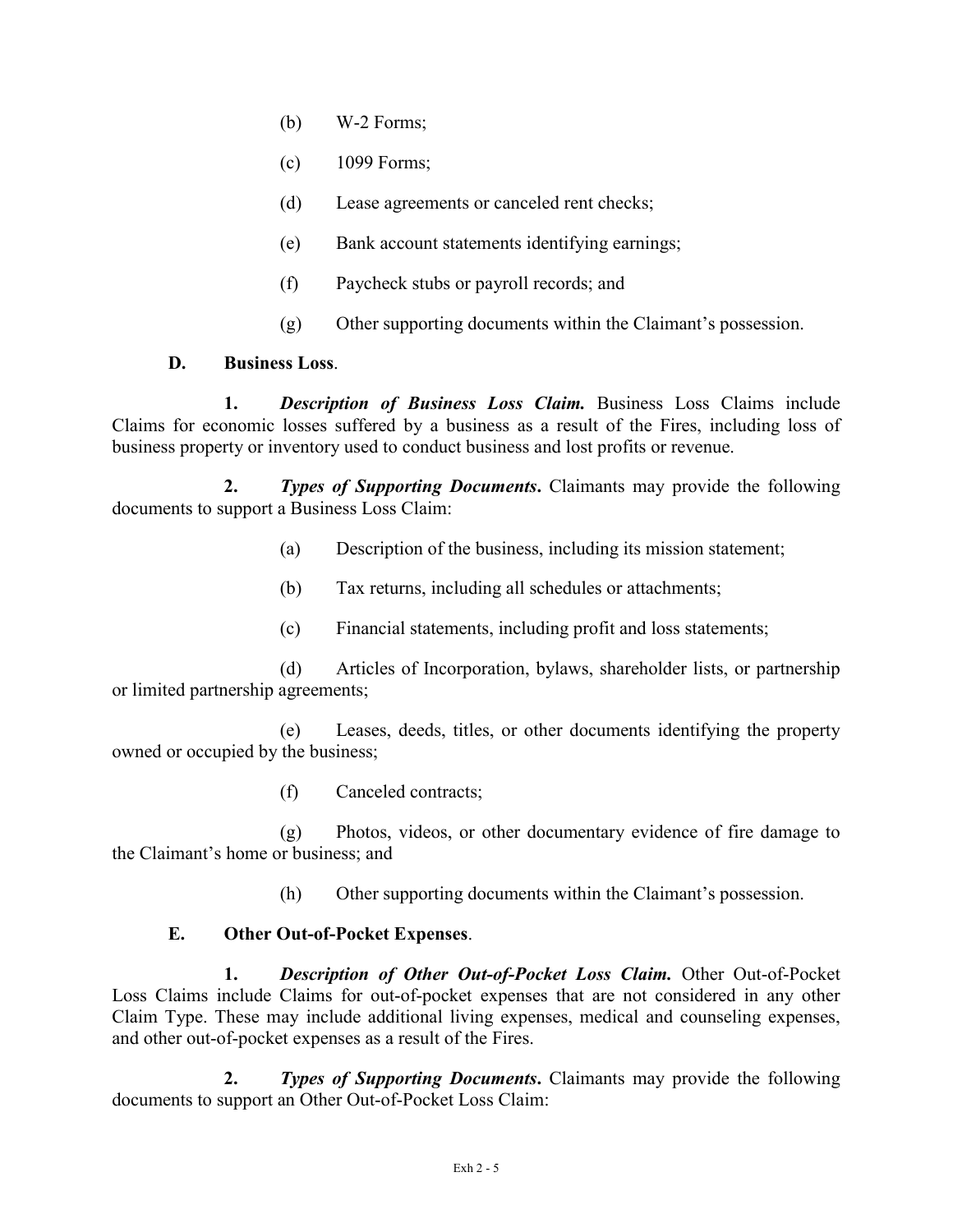- (a) Documentation supporting a claim for additional living expenses;
- (b) Medical bills;
- (c) Counseling bills; and
- (d) Other supporting documents within the Claimant's possession.

## **F. Wrongful Death and Personal Injury**.

**1.** *Description of Wrongful Death and Personal Injury Claim.* Wrongful Death and Personal Injury Claims include Claims relating to individuals who died or suffered personal injury as a result of the Fires ("**PI/WD Claims**"). The Trustee and Claims Administrator will devise procedures ensuring a streamlined and sensitive process providing Claimants and their family members the dignity that is critical to successfully resolving Claims relating to these extraordinary losses.

**2.** *Types of Supporting Documents.* Claimants may provide medical records and other documents supporting a Wrongful Death or Personal Injury Claim, as well as documents supporting a Claim for loss of relationship, love, support, and companionship.

## **G. Emotional Distress**.

**1.** *Description of Emotional Distress Claim.* Emotional Distress Claims include claims for emotional distress the claimant suffered as a result of the Fires, to the extent permitted by California law.

**2.** *Types of Supporting Documents***.** Claimants may provide the following documents to support an Emotional Distress Claim:

(a) A written narrative or an audio or video recording detailing the Claimant's evacuation and impact of the Fire on the Claimant and his or her family, including impact related to the loss of property and any sentimental items in the home;

(b) Texts, emails, or social media content the Claimant created during the evacuation;

- (c) Photos or videos taken during the evacuation;
- (d) Pre-Fire and post-Fire photos and videos of the Claimant's

property;

(e) Records describing bodily injury or mental health counseling or

treatment;

- (f) Documentation of medical and counseling expenses; and
- (g) Other supporting documents in the Claimant's possession.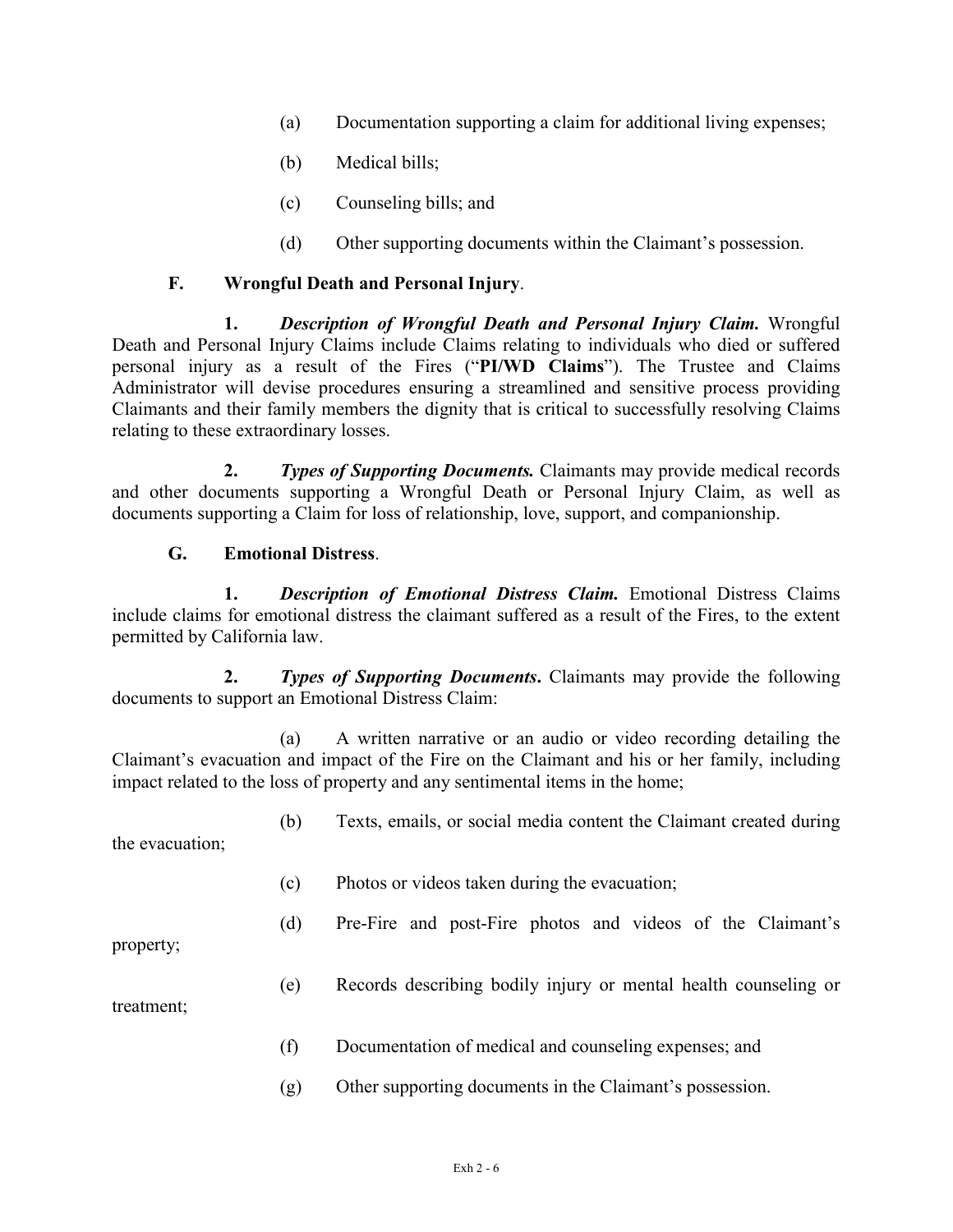#### **III. OTHER DAMAGES**

The Trustee and Claims Administrator will devise procedures to evaluate any additional categories of recoverable damages.

#### **IV. CLAIMS SUBMISSION**

The Claims Processor will maintain a secure, web-based portal (the "**Portal**") for Claimants to submit Claims Questionnaires, Supporting Documents, Releases, and any other relevant information or documents. After submitting a Claim, Claimants will be able to use the Portal check their Claim status, receive and respond to determination notices, submit supplementary materials, and update contact information and other demographic information, if necessary.

### **V. CLAIMS QUESTIONNAIRE**

In addition to the Claim-specific Supporting Documents identified in Section II, the Claims Administrator will require Claimants to complete a Claims Questionnaire that provides sufficient information to: (1) verify the Claimant's identity; (2) identify and support the claimed damages; and (3) demonstrate the Claimant's authority to assert the Claims.

Individual Claimants may submit Claims Questionnaires by household. The Claims Processor will pre-populate Claims Questionnaires with information already in its possession, including but not limited to data from a Claimant's (a) Bankruptcy Claim Proof of Claim Form; (b) Wildfire Assistance Program Claim Form; (c) Damages Questionnaire established under Case Management Order 5 in the California North Bay Fire Cases (JCCP 4955); and (d) information that is otherwise reasonably ascertainable and reliable.

The Claims Administrator shall obtain insurance claims files ("**Insurance Claims Files**") from the relevant insurers and store them on the Portal where they shall be made available to relevant Claimants and their attorneys for download, review and response over a thirty (30) day period. Such responses may include: (1) approving the ability of the Claims Administrator and Trust professionals to access the Insurance Claims Files applicable to a Claimant; (2) redacting portions of the Insurance Claims Files applicable to a Claimant; and/or (3) contesting redactions applied to Insurance Claims Files by insurers or objecting to the Insurance Claims Files production, which will prevent the use of the Insurance Claims Files or specific portions thereof in the claims process. The Plan does not absolve the insurance carriers of their duty to fulfill their coverage obligations under their policies of insurance with a Claimant.

## **VI. RELEASES**

Prior to making each distribution to a Claimant on account of an Approved Fire Victim Claim, the Trust will require the Claimant to execute a release in substantially the same form and content as the (i) Claimant Release and Indemnification in Connection With the Fire Victim Trust Awards or (ii) Entity Claimant Release and Indemnification in Connection With the Fire Victim Trust Awards, attached to the Trust Agreement as **Exhibits 4A and 4B** (each, a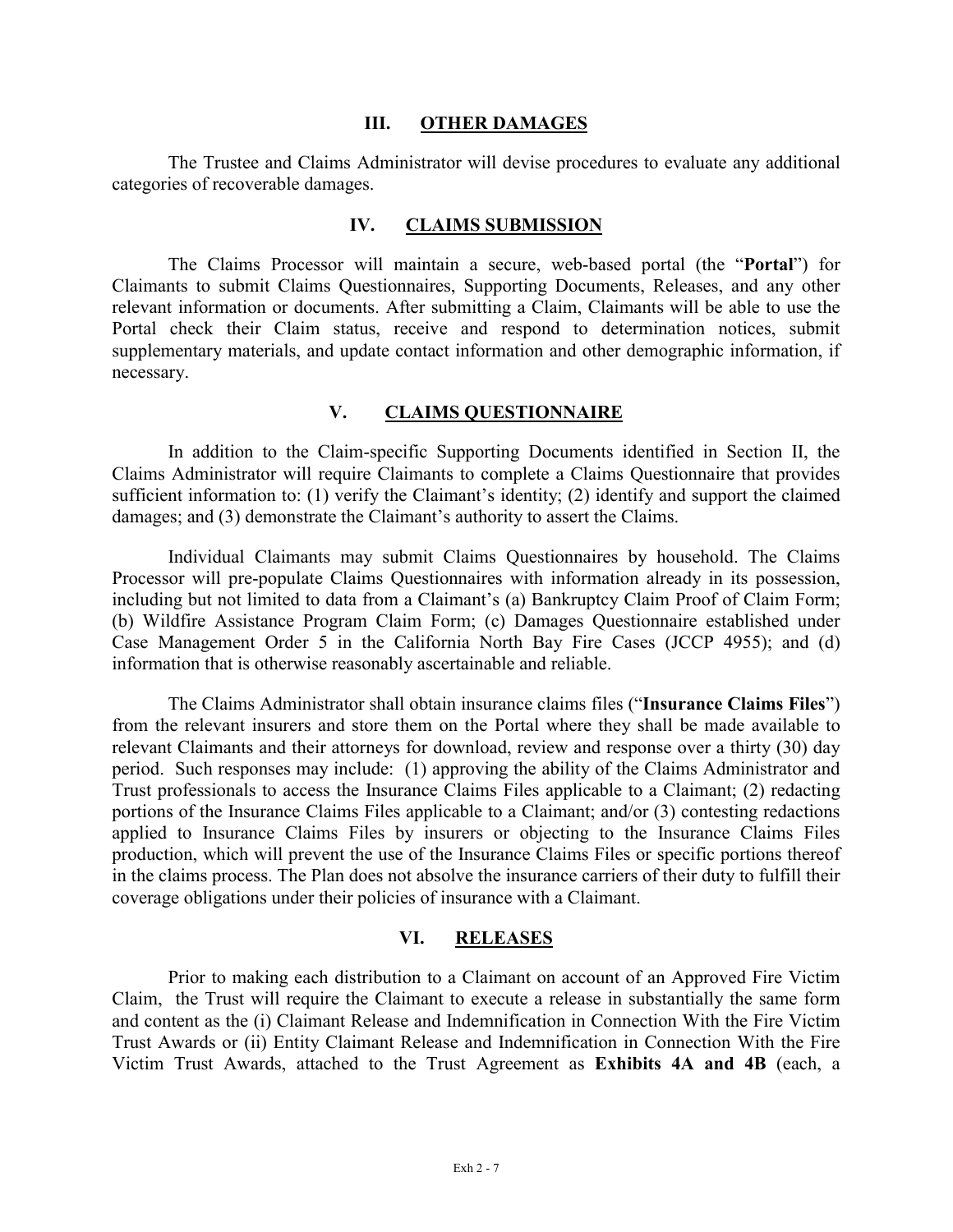"**Claimant Release**" and together the "**Claimant Releases**").2 In addition, pursuant to and subject to Section  $4.25(f)(ii)$  of the Plan and the Confirmation Order, and except with respect to any settlement or other agreement regarding the Fire Victim Claims asserted by Adventist Health System/West and Feather River Hospital d/b/a Adventist Health Feather River, the Trust shall require all Claimants who hold Approved Fire Victim Claims to execute a release in substantially the same form and content as the Mutual Made Whole Release attached to the Trust Agreement as **Exhibit 5**.

By signing a Claimant Release, the Claimant will agree to release, through the date on which the Claimant receives the distribution on account of which the Claimant Release is signed, the Trust, the Trustee, Delaware Trustee, TOC, Claims Administrator, Special Master and each of their respective predecessors, successors, assigns, assignors, representatives, members, officers, employees, agents, consultants, lawyers, advisors, professionals, trustees, insurers, beneficiaries, administrators, and any natural, legal, or juridical person or entity acting on behalf of or having liability in respect of the Trust, the Trustee, Delaware Trustee, TOC, Claims Administrator or Special Master (the "**Trust Released Parties**") from any and all past, present and future claims, counterclaims, actions, rights or causes of action, liabilities, suits, demands, damages, losses, payments, judgments, debts, dues, sums of money, costs and expenses (including, without limitation, attorneys' fees and costs), accounts, reckonings, bills, covenants, contracts, controversies, agreements, obligations, or promises, in law or in equity, contingent or non-contingent, known or unknown, suspected or unsuspected, foreseen or unforeseen, matured or unmatured, accrued or unaccrued, liquidated or unliquidated, whether direct, representative, class or individual in nature, in any forum that an applicant had, have, or may have in the future arising from, relating to, resulting from or in any way connected to, in whole or in part, the discharge of the Trust Released Parties' duties and responsibilities under the Retention Order, the Trust Agreement, including any agreement, document, instrument or certification contemplated by the Trust Agreement, the CRP, the Plan, the formulation, preparation, negotiation, execution or consummation of the Trust Agreement, the CRP and the Plan, and any and all other orders of the District Court or Bankruptcy Court relating to the Trust Released Parties and/or their duties and responsibilities.

The Claimant Release will also require the Claimant to (i) acknowledge and agree that the Claimant remains solely responsible for resolving all open Government Payors'3 and Non-Government Payors' liens, rights of reimbursement, and other claims (collectively, "**Liens and Other Claims**"); (ii) use best efforts to resolve all known Liens and Other Claims; (iii) agree to indemnify and hold harmless the Trust in connection with all known Liens and Other Claims and any future Liens and Other Claims; (iv) agree that the Trust will not be liable for any act, or failure to act, of the lien resolution administrator retained in connection with the Fire Victim

 <sup>2</sup> In accordance with the *Order on Remaining Objection of California State Agencies and the United States of America Regarding Proposed Government Entity Release* [Docket No. 7973] the governmental entities that were the subject of such Order shall not be required to execute a Claimant Release in connection with receiving distributions from the Trust.

<sup>3</sup> "**Governmental Payor**" means any federal, state, or other governmental body, agency, department, plan, program, or entity that administers, funds, pays, contracts for, or provides medical items, services, and/or prescription drugs, including, but not limited to, the Medicare Program, the Medicaid Program, Tricare, the Department of Veterans Affairs, and the Department of Indian Health Services.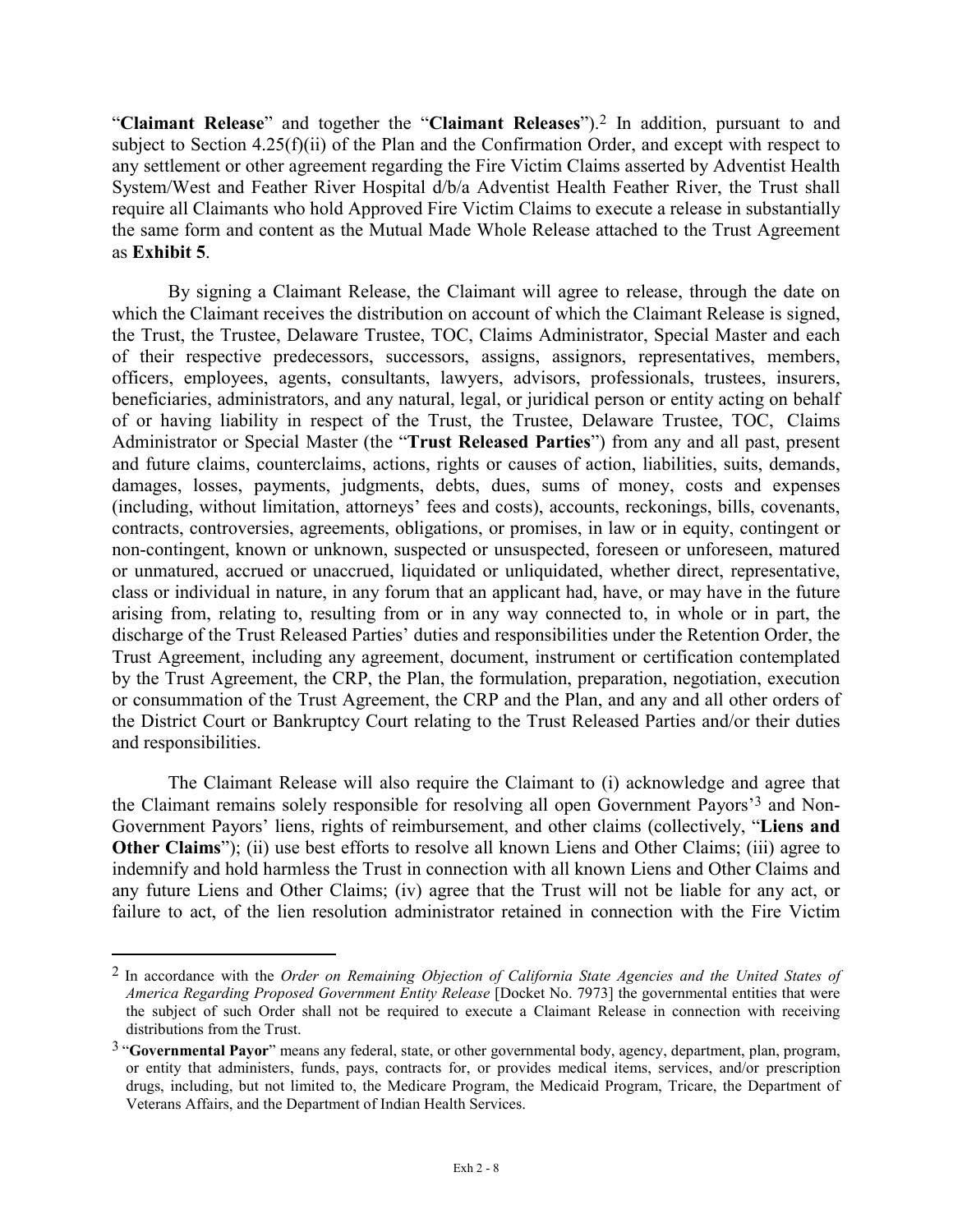Trust; and (v) assign the Trust the right to pursue the 2015 Insurance Rights, if any, and the Claimant Insurance Rights (as defined in the Trust Agreement), if applicable, for the full value of the Fire Victim Claim.

# **VII. NOTICE OF CLAIMS DETERMINATION**

**A. Claims Determination**. The CRP will govern the process by which each Claim is reviewed, including determining whether a Claim is eligible or ineligible for payment and, if eligible, the amount approved for payment (the "**Claims Determination**"). After the Trust has fully evaluated a Claim, the Claims Processor will issue a notice to the Claimant explaining the review result ("**Determination Notice**"). If the Claim has been approved and is eligible for payment (an "**Approved Claim**"), then the notice will include the specific amount that the Trust has approved (the "**Approved Claim Amount**"). If the Claimant accepts the Approved Claim Amount, it becomes the final determination of the Claim (the "**Final Determination**"). If the Claim is missing documents or information required for the Trust to fully evaluate the Claim (a "**Deficient Claim**"), the notice will explain what is required and provide a timeline within which the Claimant may resolve the deficiencies. If the Claim is ineligible for payment from the Trust pursuant to the CRP, the notice will explain the reason(s) that the Claim is ineligible.

# **B. Application of the Payment Percentage**.

**1.** *Payment Upon Final Determination.* Only after the Trustee has established an Initial Payment Percentage in accordance with Section VII.B.2 and the Trust Agreement, then once there is a Final Determination of a Claim pursuant to Section II.B., VII.A, VIII.A, VIII.C, IX.B.1 or IX.C.1 hereof, the Claimant will receive a *pro rata* share of the Final Determination based on a Payment Percentage described in Section VII.B.2 & VII.B.3. For the purpose of payment by the Trust, a Final Judicial Determination (as defined in Section IX.B.1 hereof) shall constitute a Final Determination.

**2.** Initial Payment Percentage. An Initial Payment Percentage shall be set after the Trust is established by the Trustee in accordance with the Trust Agreement. The Initial Payment Percentage shall apply to all Final Determinations except as provided in Section VII.B.3 with respect to supplemental payments in the event the Initial Payment Percentage is changed.

**3**. Supplemental Payment Percentage. When the Trustee determines that the then-current estimates of the Trust's assets and its liabilities, as well as then-estimated value of then-pending Claims, warrant additional distributions on account of Final Determinations, the Trustee shall set a Supplemental Payment Percentage in accordance with the Trust Agreement. Such Supplemental Payment Percentage shall be applied to all Final Determinations that became final prior to the establishment of such Supplemental Payment Percentage. Claimants whose Claim becomes a Final Determination after a Supplemental Payment Percentage is set shall receive an initial distribution equal to the aggregate of the Initial Payment Percentage and all prior Supplemental Payment Percentages set by the Trustee.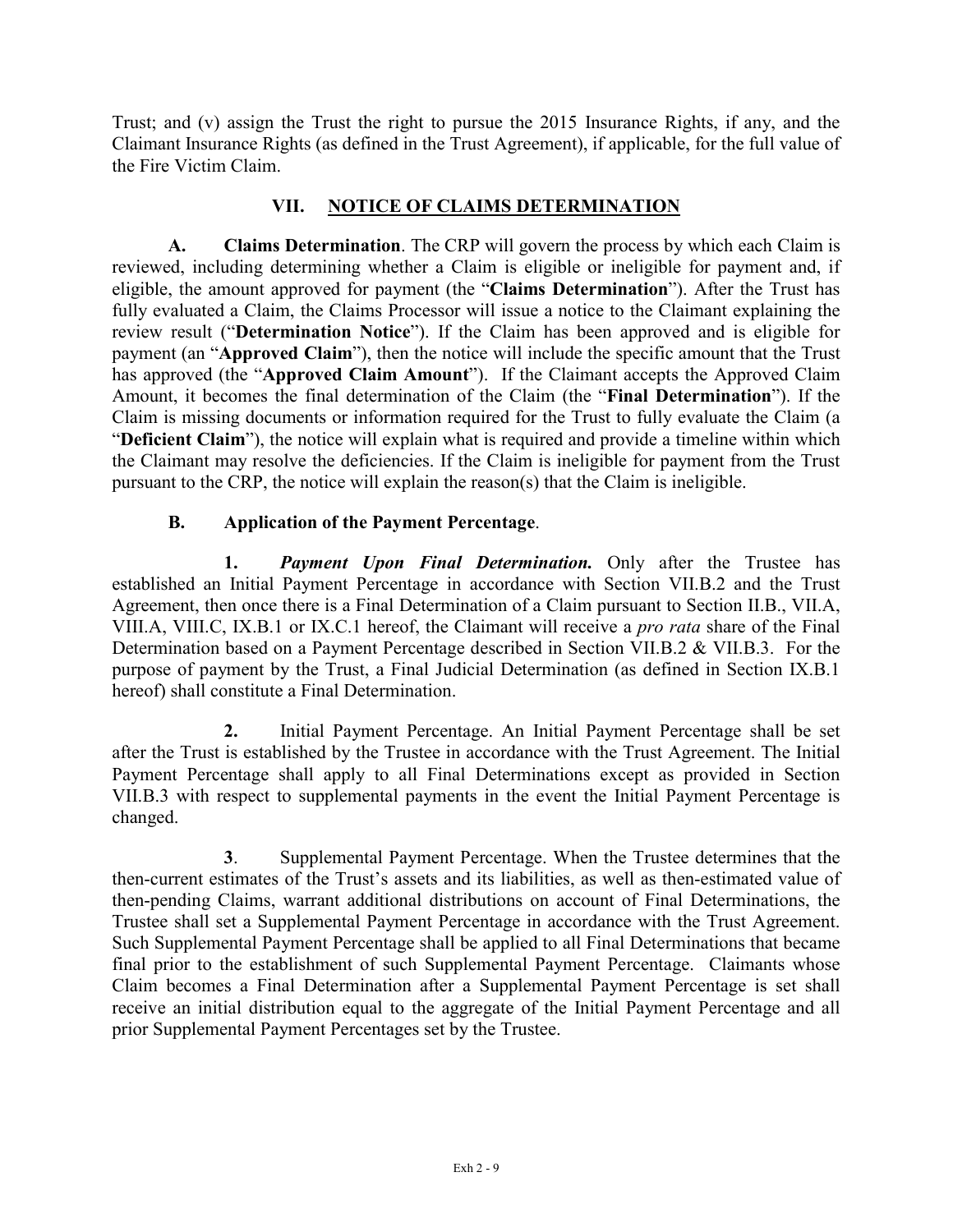## **VIII. DISPUTE RESOLUTION**

Claimants dissatisfied with their Claims Determination will have the opportunity to dispute the determination and to provide supplemental information or documents to support their dispute. The Trust will implement the following three-tiered process:

**A. Reconsideration**. If a Claimant contests a Claims Determination, the Claims Administrator and Claims Processor will review the Claim again and will consider any newly submitted information and documents and all previously submitted information. Taking into account all information before them, the Claims Administrator and Claims Processor will determine the amount in which the Claim should be approved, and the Claims Processor will issue a Reconsideration Determination. The Claimant may accept the Reconsideration Determination or may appeal to a Neutral. If accepted by the Claimant, the Reconsideration Determination becomes the Final Determination of the Claim.

**B. Appeal**. If a Claimant appeals a Reconsideration Determination, the Claimant shall submit a Notice of Appeal to the Claims Administrator. The Claims Administrator shall submit the Claim to the Appeals Officer**4** for further consideration *de novo* in accordance with the procedure set forth herein.

**1.** The Claims Administrator shall submit the following to the Appeals Officer and the Claimant:

(a) The Notice of Appeal;

(b) The record from the Claims Administrator and Claims Processor resulting in the Claims Determination;

(c) The record from the Claims Administrator and Claims Processor resulting in the Reconsideration Determination;

**2.** Claimant may submit to the Appeals Officer and the Claims Administrator the following:

(a) Any additional information and/or documents not included in the record from either the Claims Determination or the Reconsideration Determination;

(b) A brief not to exceed twenty (20) pages setting forth the issues on appeal and the basis for appeal as to each such issue.

**3.** Claimant shall designate the type of review sought:

(a) Document review only;

 <sup>4</sup> The **Appeals Officer** shall be an individual appointed for the sole purpose of determining whether an appeal from a Determination of the Claims Administrator should be heard by a Neutral from the General Panel or by a Neutral from the Complex Panel. Such determination shall be at the sole and exclusive discretion of the Appeals Officer, who shall at all times remain independent of the Trustee and the Claims Administrator.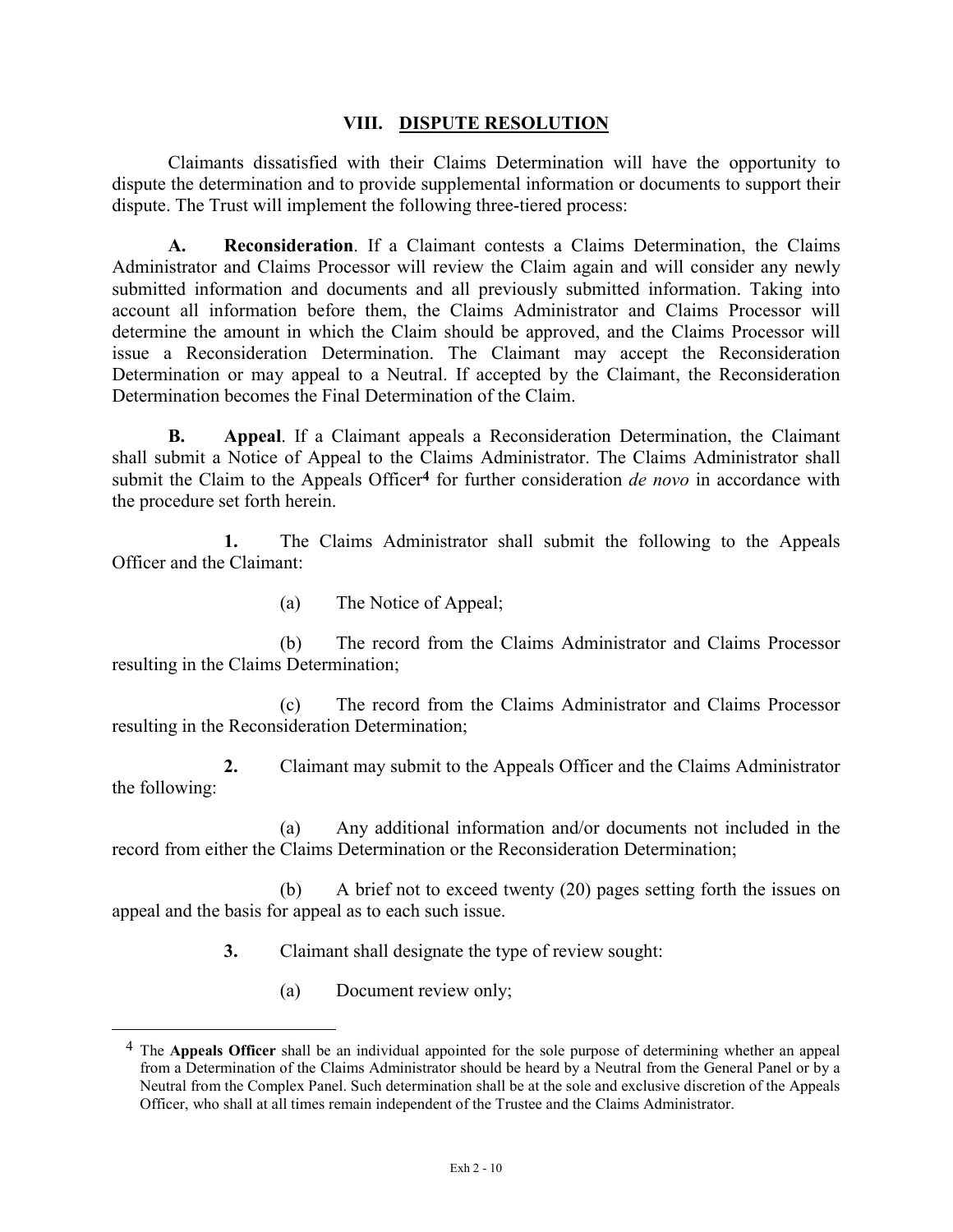- (b) Document review followed by telephonic hearing;
- (c) Document review followed by virtual hearing
- (d) Document review followed by in-person hearing.

**4.** The Appeals Officer shall determine whether the appeal shall be considered by a Neutral from the Complex Panel. The Claimant may request that the appeal be considered by a Neutral from the Complex Panel, subject to a determination by the Appeals Officer.

(a) The determination of whether an appeal should be considered by a Neutral from the Complex Panel shall be made by the Appeals Officer in his sole discretion.

(b) The Appeals Officer may consider the type, amount and complexity of a Claim and the type of review requested when determining whether an appeal should be considered by a Neutral from the Complex Panel the Claim

(c) The Appeals Officer's determination of whether an appeal should be considered by a Neutral from the Complex Panel shall be final, binding and non-appealable and is not subject to review by any Court.

**5.** A Neutral shall be chosen at random from the General Panel or from the Complex Panel, as determined by the Appeals Officer, to consider the Claim de novo in accordance with the type of review requested by Claimant.

**6.** The Neutral shall consider the appeal based on all items submitted by Claimant through the close of the review and/or hearing.

**7.** Within thirty (30) days of the close of the hearing, the Neutral shall issue an Appeals Determination, increasing, decreasing, or confirming the Reconsideration Determination.

**C. Trustee Determination**. The Neutral shall submit to the Trustee the Appeals Determination, increasing, decreasing, or confirming the Reconsideration Determination. The Trustee may accept, reject, or revise the Appeals Determination to ensure that all Claims are treated equitably and then will issue a Trustee Determination to the Claimant. If an Eligible Claimant (as defined in Section IX.B, below) rejects the Trustee Determination but fails to file an election notice pursuant to Section IX.B.1 hereof within 14 days of receiving the Trustee Determination, the Eligible Claimant shall be deemed to have accepted the Trustee Determination. If the Claimant accepts the Trustee Determination it becomes a Final **Determination**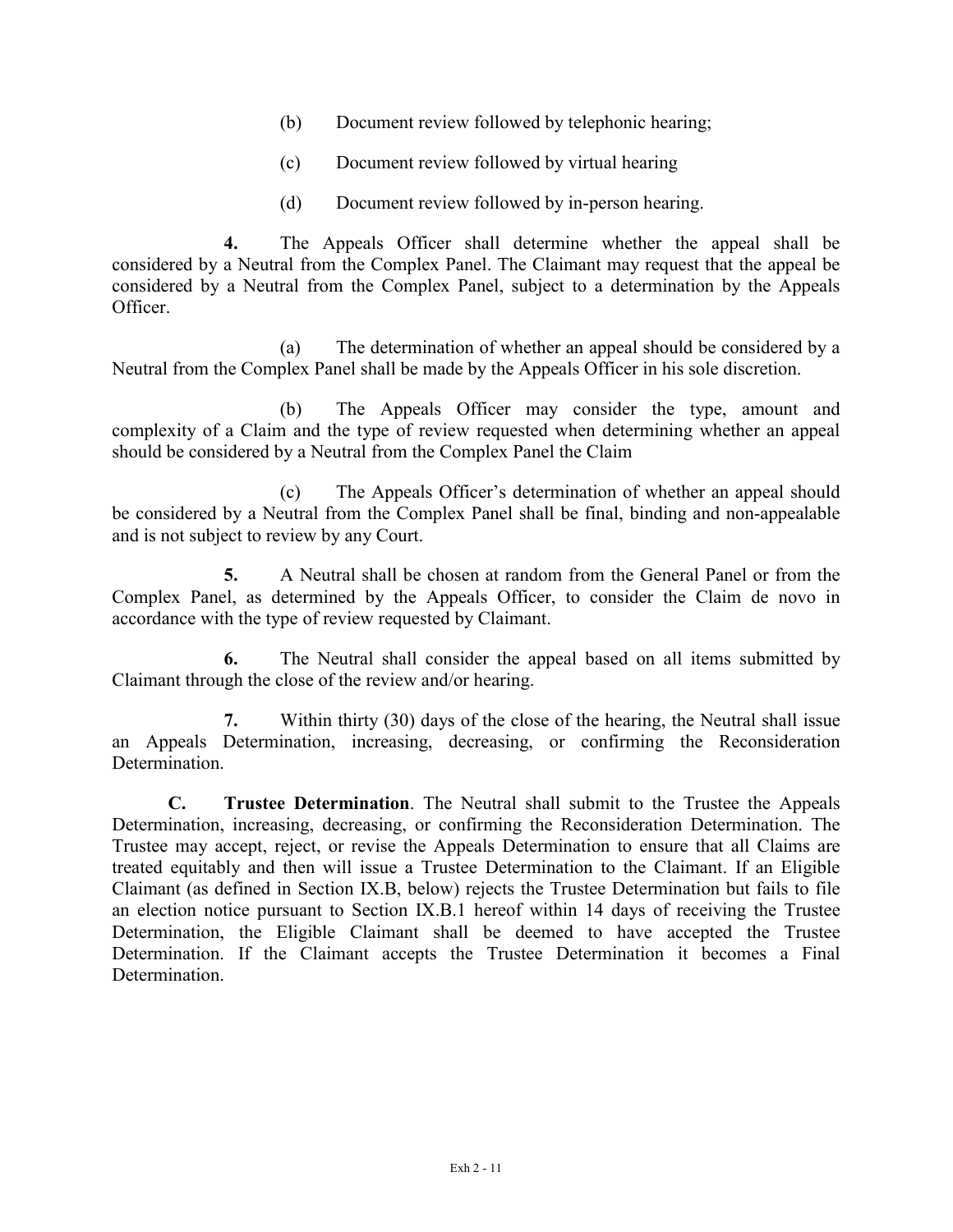### **IX. COURT REVIEW**

**A. Court Review of Claims**. This Section IX shall only apply to Claimants who are identified in the Confirmation Order at paragraph  $18(k)$ .<sup>5</sup>

**B. Bankruptcy Court Review for Eligible Claims***.* Claimants who fully exhaust the dispute resolution process set forth in Section VIII by (i) contesting their Claims Determinations, (ii) exhausting their appellate rights under the CRP, (iii) rejecting the Trustee Determination, and (iv) satisfying the condition of eligibility under Section IX.A ("**Eligible Claimants**") with respect to their Claims, shall have the right to have the Trustee Determination (x) with respect to such Claims and in respect of damages, and (y) with respect to any other determination (legal or factual) made by the Trustee in connection with such Claims, in each case, given plenary review by the Bankruptcy Court,<sup>6</sup> in accordance with the Trust Documents, the Plan and the Confirmation Order and the procedures set forth therein. Judicial Determination (described herein, and generally "**Judicial Determination**") shall be treated as a contested matter pursuant to Rule 9014 of the Federal Rules of Bankruptcy Procedure. Except as otherwise provided in the Trust Documents, Plan or Confirmation Order, the Trustee shall have the right to assert all defenses that the Debtors have or would have had under applicable law to such Claims, provided, however, that (A) the Trust's and the Trustee's right to assert the defenses of comparative fault and/or comparative negligence with respect to a Claimant shall be limited to the determination of the amount of that Claimant's Claims and for no other purpose (including the determination of the amount of any other Claimant's Claims), (B) the Trust's rights and defenses (except as otherwise expressly set forth in this Section IX(B)(A) and Section  $IX(B)(C)$ ) shall not include claims that may be asserted by the Debtors or Reorganized Debtors by way of setoff, recoupment, counterclaim, or cross claim, (C) the Trustee may raise and assert Assigned Rights and Causes of Action in respect to a Claim, and (D) the Trustee may waive any defense and/or concede any issue of fact or law. Eligible Claimants shall be permitted to assert any defense to Assigned Rights and Causes of Action that such Eligible Claimants would have had under applicable law if the Debtors, as opposed to the Trust, were asserting the Assigned Rights and Causes of Action. Eligible Claimants remain subject to, and bound by, the Plan, including, without limitation, the Channeling Injunction and any other injunction or release issued or granted in connection with the Plan. Payment by the Trust of a judgment for monetary damages obtained pursuant to this Section IX shall be subject to adjustment, if applicable, for subordination of Claims for punitive or exemplary damages as provided in Section IX.C.

**1.** *Election of Judicial Determination*. Within fourteen (14) days after an Eligible Claimant receives a Trustee Determination (the "**Election Deadline**") with respect to a

 $5$  For the avoidance of doubt, Section IX(C) of this CRP applies to all Claimants and all Claims generally.

 $6$  To the extent the Bankruptcy Court determines that a claim asserted by an Eligible Claimant constitutes a personal injury tort or wrongful death claim under and for purposes of 28 U.S.C. § 157(b)(5) (an "**Eligible PI/WD Claimant**"), that Eligible PI/WD Claimant may elect review of its claim pursuant to this Section IX in the District Court for the Northern District of California, subject to the same constraints, election, notice and filing requirements, and other limitations described herein with respect to Bankruptcy Court Review; provided, however, that an Eligible PI/WD Claimant may request that the District Court provide relief, such that review of its Claim may proceed in the court where such claim was pending or could have been pending prior to the Petition Date. The Trustee's rights to contest any such request are hereby preserved. Nothing in these procedures shall be deemed a waiver or modification of the Eligible PI/WD Claimant's right, if any, to a trial by jury.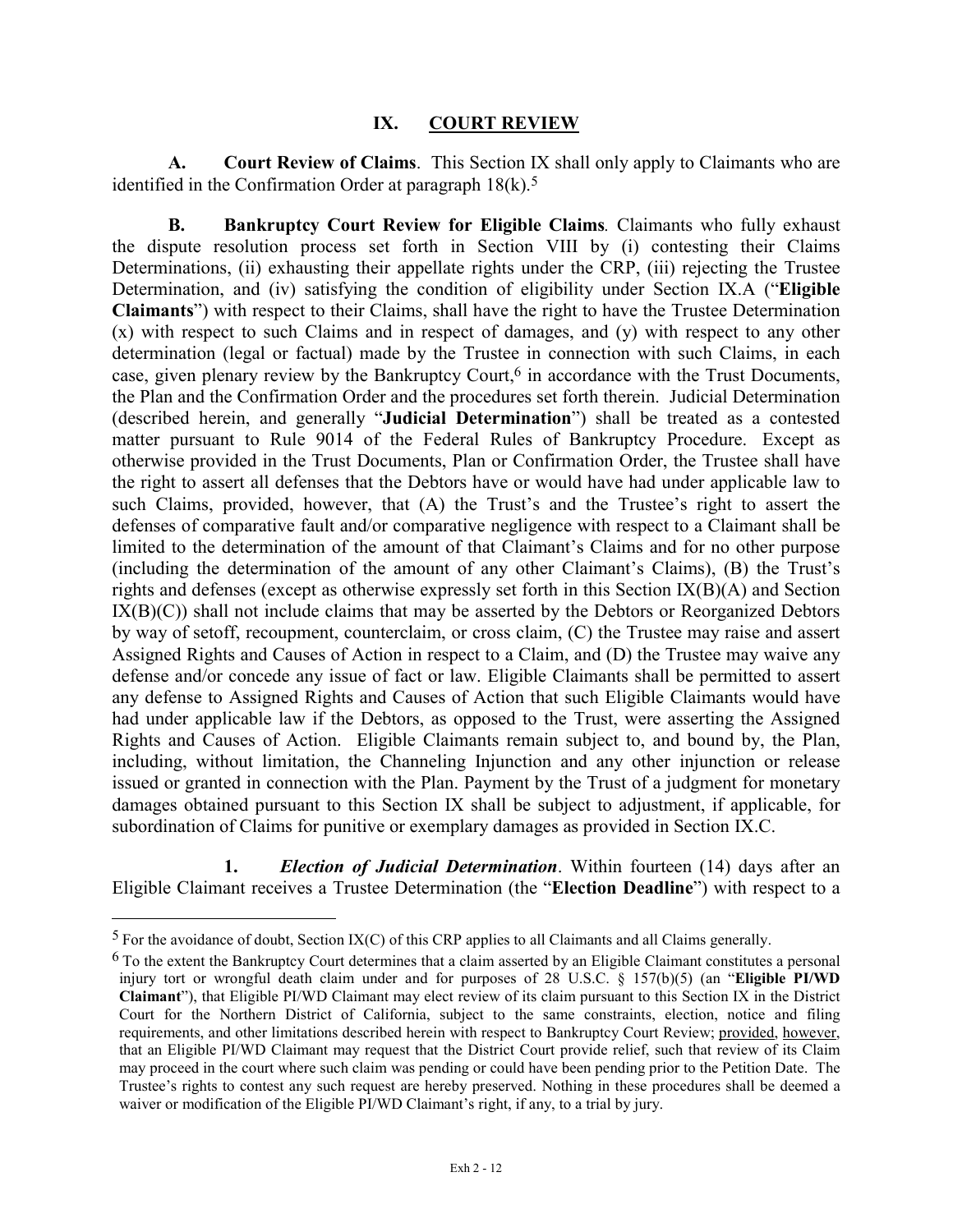Claim, such Eligible Claimant must notify the Trust of the Eligible Claimant's intent to seek a Judicial Determination by submitting a written notice to the Trustee (a "**Judicial Determination Election Notice**") and filing a copy of such Judicial Determination Election Notice with the Bankruptcy Court. Eligible Claimants who fail to submit and file a Judicial Determination Election Notice by the Election Deadline shall be deemed to accept the Trustee Determination of such Claim, and such Trustee Determination shall become a Final Determination that is final, binding, non-appealable and not subject to review by any Court. Eligible Claimants who submit and file a Judicial Determination Election Notice by the Election Deadline ("**Electing Judicial Claimants**") shall have no right to receive any distribution from the Trust absent the issuance of an order or judgment of the Bankruptcy Court, or District Court as applicable, awarding damages on account of the Eligible Claimants' Claim that is no longer subject to appeal and for which no appeal is pending (a "**Final Judicial Determination**").

**2.** *Recovery Limited to Final Judicial Determination*. To the extent that a Claimant's Final Judicial Determination with respect to a Claim results in a judgment or award in an amount less than the amount of the Trustee Determination with respect to such Claim, the Claimant will receive payments from the Trust that will be based on the amount of the Final Judicial Determination for such Claim. In determining whether a Claimant's Final Judicial Determination is less than the amount of the Trustee Determination, no amounts awarded for punitive or exemplary damages shall be considered in either circumstance.

**3.** *Judicial Determinations after Initial Review Period*. Electing Judicial Claimants may only seek a Final Judicial Determination by commencing a contested matter against the Trust in Bankruptcy Court under this Section IX.B within the time prescribed herein after all Claimants that hold Approved Claims have received a Determination Notice with respect to such Approved Claims and have had an opportunity to fully exhaust the dispute resolution process set forth in Section VIII of this CRP (the "**Initial Review Period**"). The Trustee shall file a notice that the Initial Review Period has ended (the "**Initial Review Period Notice**") with the Bankruptcy Court and post the Initial Review Period Notice on the Trust Website.7 Electing Judicial Claimants who fail to commence a contested matter in the Bankruptcy Court within the fourteen (14) day period after the filing of the Initial Review Period Notice shall be deemed to accept the Trustee Determination of their Claims, and such Trustee Determination shall become a Final Determination that is final, binding, non-appealable and not subject to review by any Court. Upon filing, all contested matters commenced under this section shall be stayed pending a decision by the Bankruptcy Court regarding the consolidation of all such matters as set forth in Section IX.B.5 hereof.

**4.** *Supporting Evidence.* During the Judicial Determination, the Claimant and the Trustee shall be governed by the rights and obligations imposed upon parties to a contested matter under the Federal Rules of Bankruptcy Procedure; provided, however, that an

 <sup>7</sup> The Trustee shall also contemporaneously serve a copy of the Initial Review Period Notice via email on counsel of record or as otherwise provided in the Claims Questionnaire for Claimants who are identified in the Confirmation Order at paragraph 18(k) and upon such additional representatives of any of such Claimants as may be designated in writing by that Claimant from time to time, provided that, such email notices shall be required for a Claimant only if the Claimant is an Electing Judicial Claimant or the Election Deadline for the Claimant has not passed when the Initial Review Period Notice is filed.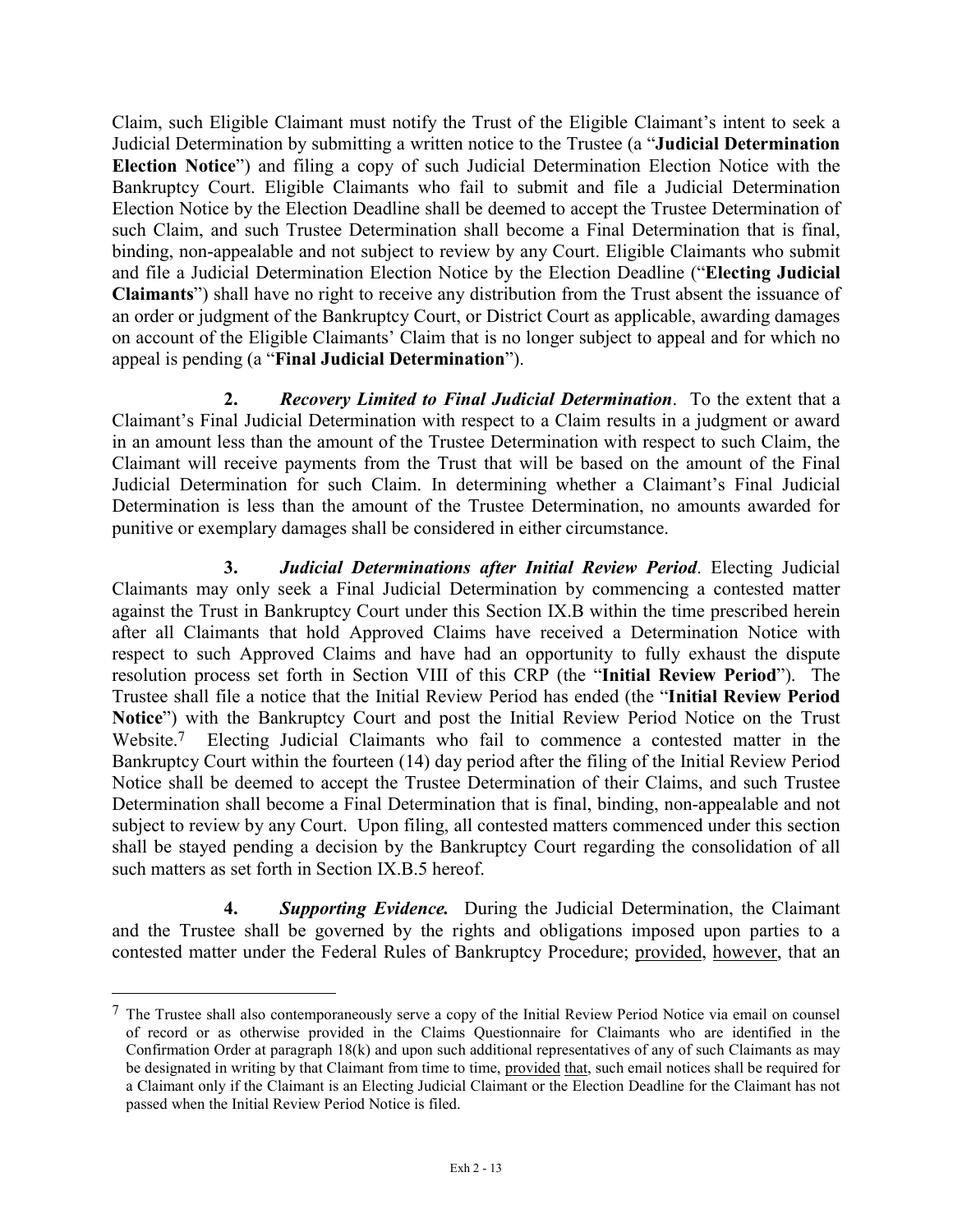Electing Judicial Claimant shall not have the right to introduce into evidence during the Judicial Determination any information or documents that  $(a)(1)$  were requested by the Trustee or  $(2)$  the Electing Judicial Claimant reasonably could have been expected (before issuance of the Trustee Determination) to rely on or introduce as evidence in a Judicial Proceeding, and (b) were available to the Electing Judicial Claimant at the time of the request or during the pendency of the review of the Claim by the Trustee and Claims Administrator, but which the Claimant failed to or refused to provide to the Trust prior to the issuance of the Trustee Determination; provided, however, that nothing in this Subsection IX.B.4 shall prohibit an Electing Judicial Claimant from introducing information or documents that is responsive to information or documents not disclosed to the Electing Judicial Claimant before the issuance of the Trustee Determination. The Claimant's responses to requests by the Trustee for documents or information shall be subject to Rule 37 of the Federal Rules of Civil Procedures, as applicable under the Federal Rules of Bankruptcy Procedure. Claimants shall not have the right to disclose the Claims Determination, Appeals Determination or Trustee Determination to any Court except as provided in the following sentence. Subject to the terms of any protective order entered by a Court, a Claimant's filing of a Judicial Determination Election Notice shall permit the Trust or any representative thereof to introduce as evidence before a Court all information and documents submitted to the Trust under the CRP, and the Claimant may introduce any and all information and documents that it submitted to the Trust under the CRP.

**5.** *Consolidation of Judicial Determinations*. Subject to notice and a hearing and at the discretion of the Bankruptcy Court, all judicial review proceedings elected pursuant to this section IX.B may be heard and determined in one or more consolidated proceedings to the extent practicable, in a manner acceptable to the court, and in accordance with applicable law. All contested matters filed within the fourteen (14) day period following the filing of the Initial Review Period Notice shall be stayed pending the Bankruptcy Court's determination on how or whether to proceed under this subsection.

**6.** *Attorneys' Fees and Expenses.* Electing Judicial Claimants shall be required to pay their own attorneys' fees and expenses unless such fees and expenses are otherwise recoverable as part of their Claim under California law.

**7.** *Payment of Bankruptcy Court Determinations*. Under no circumstances shall interest be paid under any statute on any judgments obtained in the tort system. If and when a Claimant obtains a Final Judicial Determination it shall be treated within and receive *pro rata* distributions from the Trust, subject to the Trust Documents, including Section VII.B hereof, the Plan and the Confirmation Order.

**C. Punitive and Exemplary Damages**. The Trustee shall have the discretion to award punitive or exemplary damages consistent with California law and the Trust Agreement. Any award of punitive or exemplary damages made by the Trustee or a Court with respect to any Claim shall be subordinate and junior in right to the prior payment in full of all Final Determinations and Final Judicial Determinations as provided herein.

**D. Redetermination of Prior Final Determinations**. To the extent that a Final Judicial Determination of a Claim implicates a determination of damages which is inconsistent to other Claims, theories, facts, or issues of a similar type to the Claim subject of a Final Judicial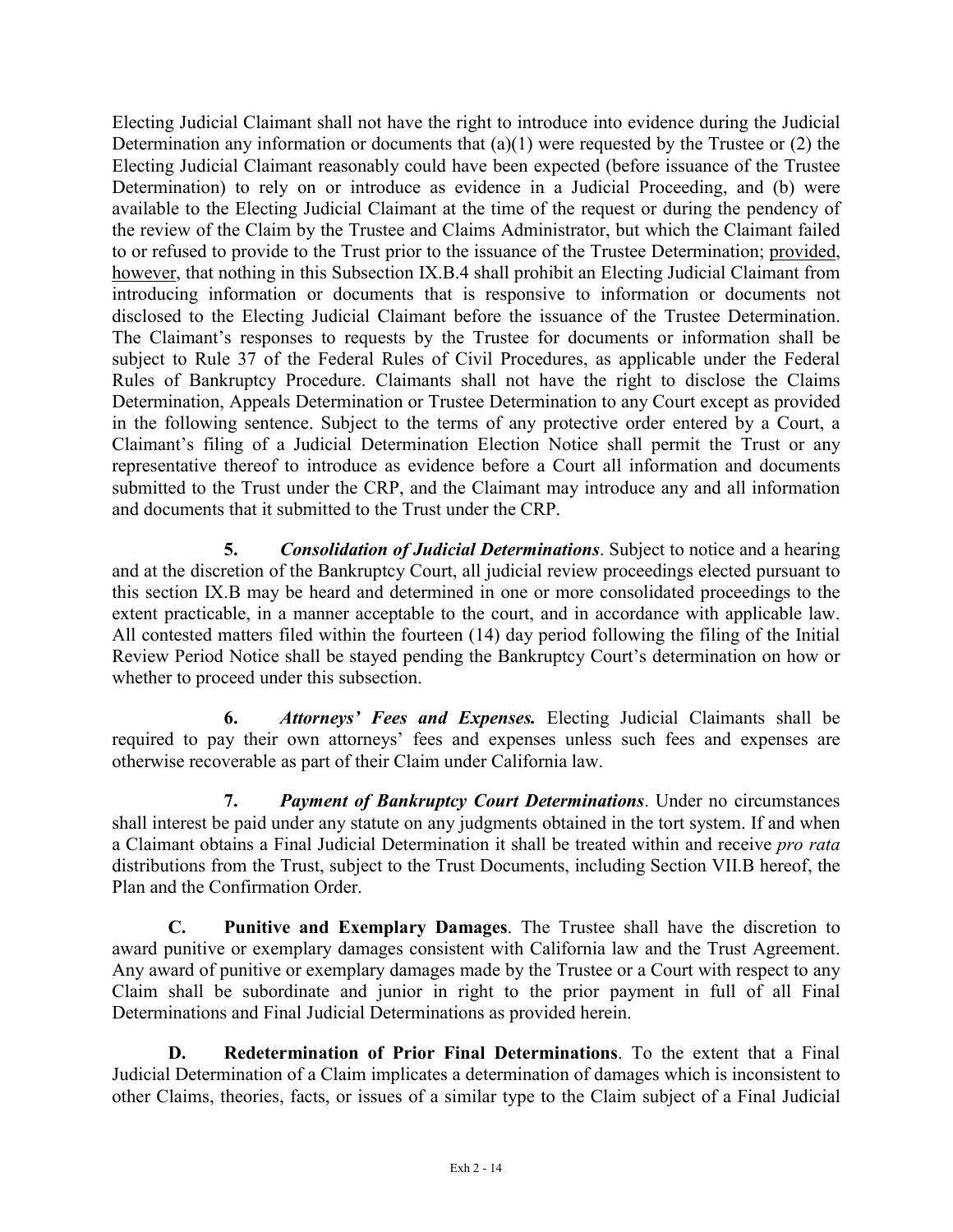Determination, the Trustee, in his sole and absolute discretion, may redetermine, adjust or modify the amount of any prior Final Determinations, solely in an upward manner, to be consistent with such Final Judicial Determination.

# **X. PREVENTION AND DETECTION OF FRAUD**

**A.** The Claims Administrator may institute claim auditing procedures and other procedures to detect and prevent the allowance of fraudulent claims. All Claims must be signed under the pains and penalties of perjury. To the extent of applicable law, the submission of a fraudulent Claim may violate the criminal laws of the United States, including the criminal provisions applicable to Bankruptcy Crimes, 18 U.S.C. § 152, and to the extent of applicable law, may subject those responsible to criminal prosecution in the federal courts. If the Claims Administrator determines that a Claim is fraudulent, the Trustee shall deny the Claim and so inform the Claimant.

**B.** The Claims Administrator shall have the authority to request the Claimant to submit additional records in order to make a determination of allowance or denial of any Claim. If the Claimant refuses to or fails to respond to such a request within ninety (90) days or if the Claims Administrator determines that a Claimant's response is inadequate, the Claims Administrator shall take such actions as she deems appropriate on the Claim and notify the Claimant of the action and basis therefore and the Claimant may dispute the same and seek a Judicial Determination as set forth in Article IX.

**C.** The Claims Administrator may conduct random audits to verify supporting documentation submitted (including death certificates, medical and other records) by randomly selecting Claims and may audit individual claims or groups of Claims.

**D.** All Claimants must certify to the Claims Administrator on the Claims Questionnaire that the Claimant has not transferred his or her or its right to recover from the Released Parties with respect to his or her Claim such that the Claim can be asserted by another person or entity. The fact that a Claimant has executed a "subrogation" agreement with a health insurer or that a statutory provision grants to any governmental entity rights of subrogation shall not of itself be construed as a transfer of Claimant's right to recover.

# **XI. ATTORNEY'S FEES**

**A. Attorney's Fees Determined Pursuant to State Law.** Any award of attorney's fees with respect to a Claim shall be determined in accordance with the laws of the State of California.

**B. Hold-Back for Attorney Liens.** Prior to receiving any award in respect of any Claim Determination, any Claimant who was represented by an attorney ("**Claimant Attorney**") at the time of filing its Proof of Claim in the Chapter 11 Cases or at any time thereafter, shall: (1) agree to receive their award through their Claimant Attorney; or (2) provide evidence to the satisfaction of the Claims Administrator and Trustee that there is no lien or potential lien on their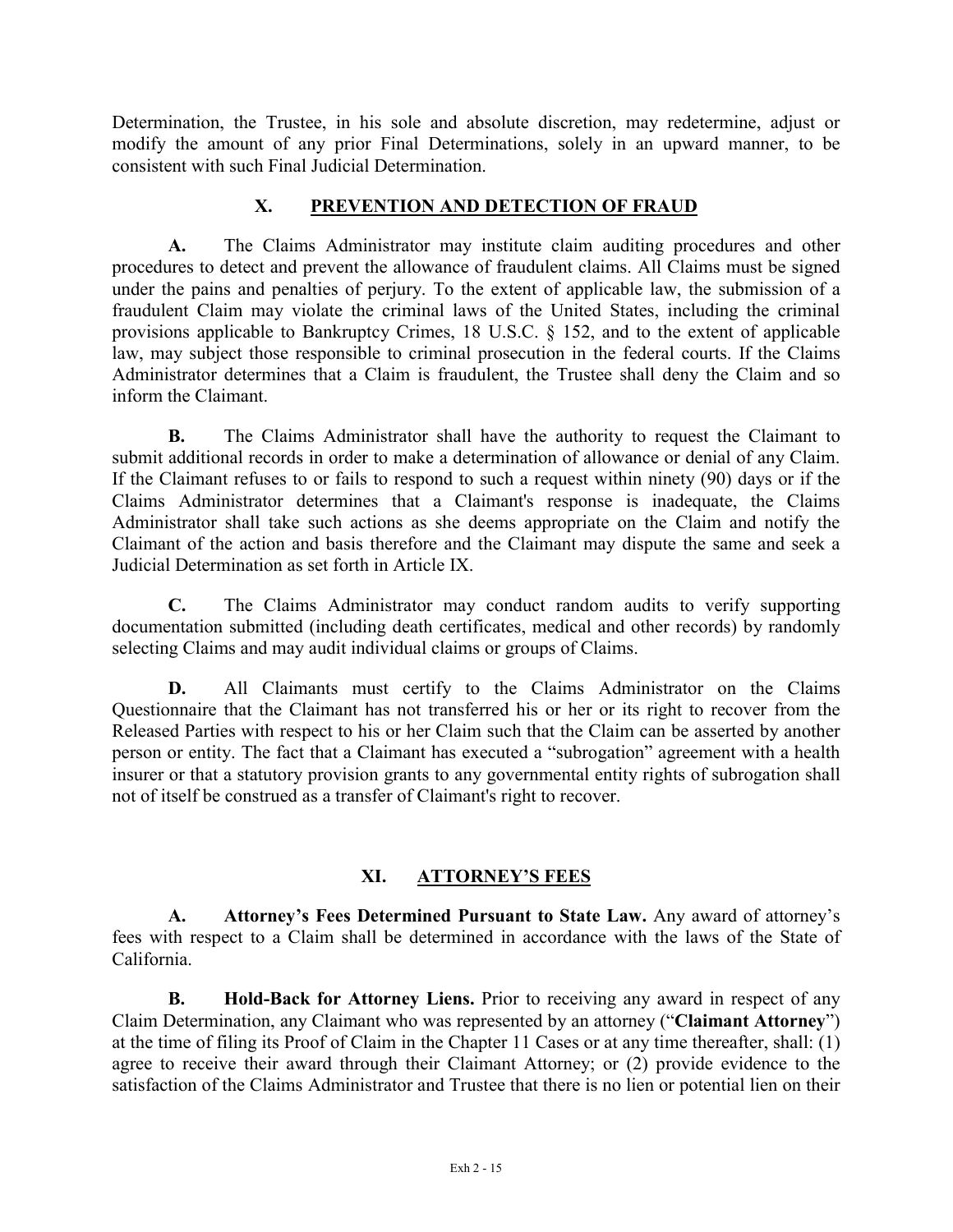Final Determination asserted or assertable by a Claimant Attorney (an "**Attorney Lien**"), including by providing written confirmation from such Claimant Attorney that no Attorney Lien exists. If an Attorney Lien exists, is asserted or assertable, then only the undisputed portion of the award shall be provided to the Claimant. The disputed portion shall be held back until the Claims Administrator receives satisfactory notice in his or her sole determination, that such dispute and Attorney Lien has been resolved. The payment of attorney's fees incurred by Claimant and the satisfaction of any Attorney Lien is the sole obligation of Claimant. Neither the Trustee nor the Trust is responsible for the payment of any attorney's fees or the resolution of any Attorney Lien incurred in connection with a Claim.

# **XII. CREDITS AND DEDUCTIONS**

**A. Credits for Amounts Covered By Insurance**. In determining all award amounts, the Trustee will take into account all insurance recoveries available to the Claimant as provided in the Trust Agreement.

**B. Deduction for Payment Received from Wildfire Assistance Fund**. In determining all award amounts, the Trustee will take into account any payment Claimant has received from the Wildfire Assistance Fund as provided in the Trust Agreement.

**C. Deduction for Payment Received from FEMA.** In determining all award amounts, the Trustee will take into account any payment Claimant has received from the Federal Emergency Management Agency ("**FEMA**") on account of the same damages or losses, as provided in the Trust Agreement.

**D. Medical Liens.** In determining all award amounts, the Trustee will take into account all known outstanding governmental medical liens, if any, currently owed by the Claimant. Claimants shall be responsible for the payment of all medical or other applicable liens. The Claimant will undertake to resolve such liens, and if not done, the Trustee will take over the process, solely with respect to governmental liens. The Trustee will retain the services of a Lien Resolution Administrator to identify, resolve, and satisfy, in accordance with applicable law, certain Claimant governmental repayment obligations, including, but not limited to, Medicare (Parts A and B), Medicaid, and other governmental liens.

**E. Taxes.** In connection with their duties hereunder, the Trustee and Claims Administrator will make every effort to ensure that the Trust complies with all applicable laws, including without limitation all tax return filings and information reporting requirements set forth in applicable laws.

**F. Authority to Withhold Distributions Pending Resolution of Third Party Claims.** The Trustee has the authority and discretion to withhold any distribution, or portions thereof, on account of any Claim that received a Final Determination or Judicial Determination if the Claimant is subject to pending or contemplated litigation brought by the Trust in respect of Assigned Rights and Causes of Action under the Plan until the final resolution of such litigation, including the conclusion of all appellate rights or expiration of any statutes of limitation. The